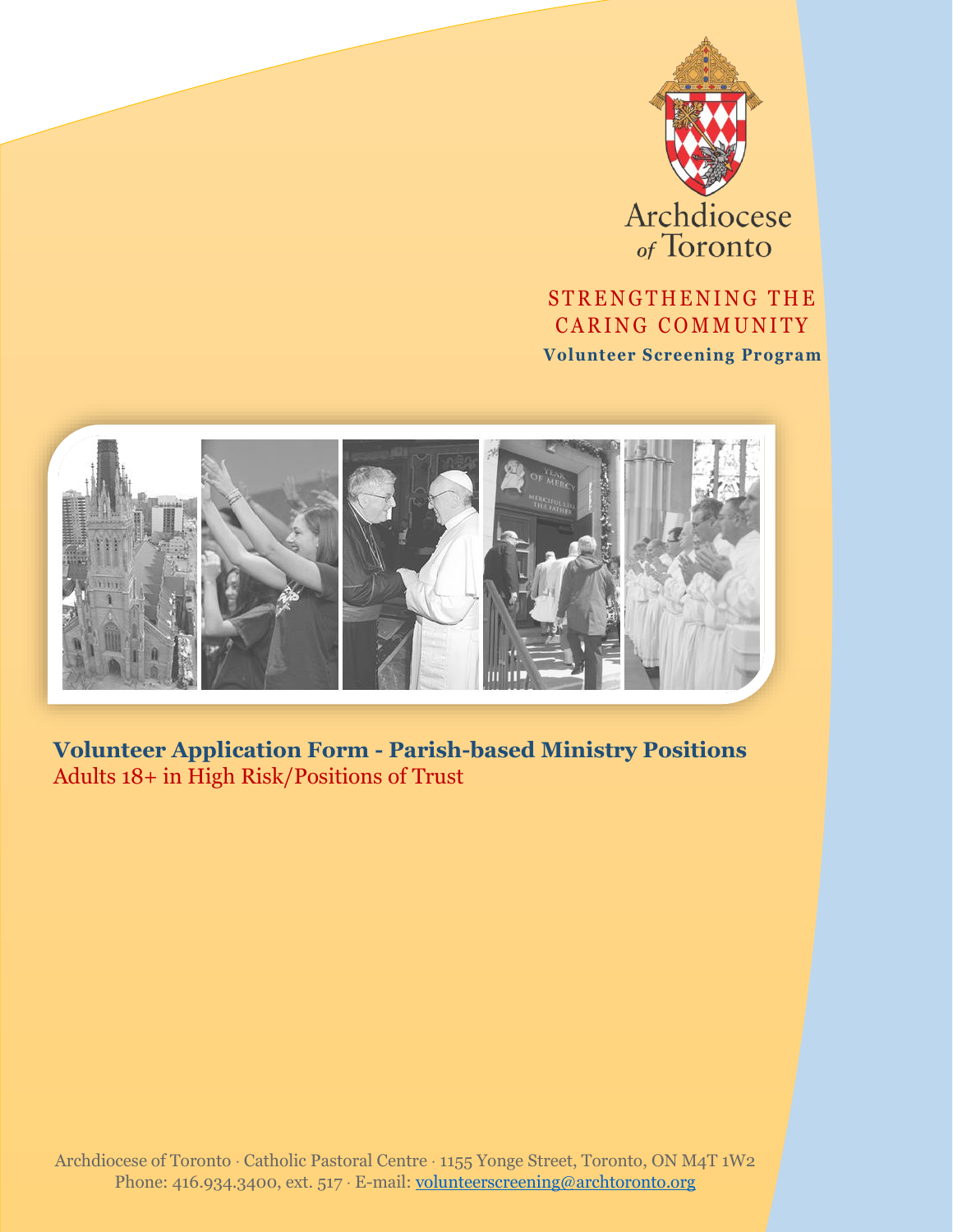# **Volunteer Contact Information:**

## **PLEASE COMPLETE AND RETURN THIS FORM TO THE PARISH OFFICE.**

A representative from the parish screening committee or parish office will contact you to arrange an in-person interview at the parish (if applicable).

| Applicant's Legal Name: 1996 and 2008 and 2008 and 2008 and 2008 and 2008 and 2008 and 2008 and 2008 and 2008 and 2008 and 2008 and 2008 and 2008 and 2008 and 2008 and 2008 and 2008 and 2008 and 2008 and 2008 and 2008 and                                                                                                                                                                                                                                                                                                                                                                                                                    |  |  |  |
|--------------------------------------------------------------------------------------------------------------------------------------------------------------------------------------------------------------------------------------------------------------------------------------------------------------------------------------------------------------------------------------------------------------------------------------------------------------------------------------------------------------------------------------------------------------------------------------------------------------------------------------------------|--|--|--|
|                                                                                                                                                                                                                                                                                                                                                                                                                                                                                                                                                                                                                                                  |  |  |  |
|                                                                                                                                                                                                                                                                                                                                                                                                                                                                                                                                                                                                                                                  |  |  |  |
|                                                                                                                                                                                                                                                                                                                                                                                                                                                                                                                                                                                                                                                  |  |  |  |
| E-mail: exploration of the contract of the contract of the contract of the contract of the contract of the contract of the contract of the contract of the contract of the contract of the contract of the contract of the con                                                                                                                                                                                                                                                                                                                                                                                                                   |  |  |  |
|                                                                                                                                                                                                                                                                                                                                                                                                                                                                                                                                                                                                                                                  |  |  |  |
|                                                                                                                                                                                                                                                                                                                                                                                                                                                                                                                                                                                                                                                  |  |  |  |
| Relation to you:                                                                                                                                                                                                                                                                                                                                                                                                                                                                                                                                                                                                                                 |  |  |  |
| Please indicate preferred dates/times that you are available:                                                                                                                                                                                                                                                                                                                                                                                                                                                                                                                                                                                    |  |  |  |
| $\Box$ Saturday Time: $\Box$ Tuesday Time: $\Box$ Friday: $\Box$                                                                                                                                                                                                                                                                                                                                                                                                                                                                                                                                                                                 |  |  |  |
| □ Sunday Time: □ Wednesday Time: _________                                                                                                                                                                                                                                                                                                                                                                                                                                                                                                                                                                                                       |  |  |  |
| $\Box$ Monday Time: $\Box$ Thursday Time:                                                                                                                                                                                                                                                                                                                                                                                                                                                                                                                                                                                                        |  |  |  |
| I certify that the information provided on this Volunteer Application Form is true and complete. I<br>understand that this information will remain confidential and is property of the Parish. As well, I<br>understand that my name and phone number will be given to the appropriate Ministry<br>Coordinator/Leader so that he/she may contact me. If selected for a ministry position, I agree to<br>keep confidential any information that I may come across regarding the affairs of this parish, its<br>clergy, other volunteers, and parishioners, unless otherwise directed by law or by authorities from<br>the Archdiocese of Toronto. |  |  |  |
|                                                                                                                                                                                                                                                                                                                                                                                                                                                                                                                                                                                                                                                  |  |  |  |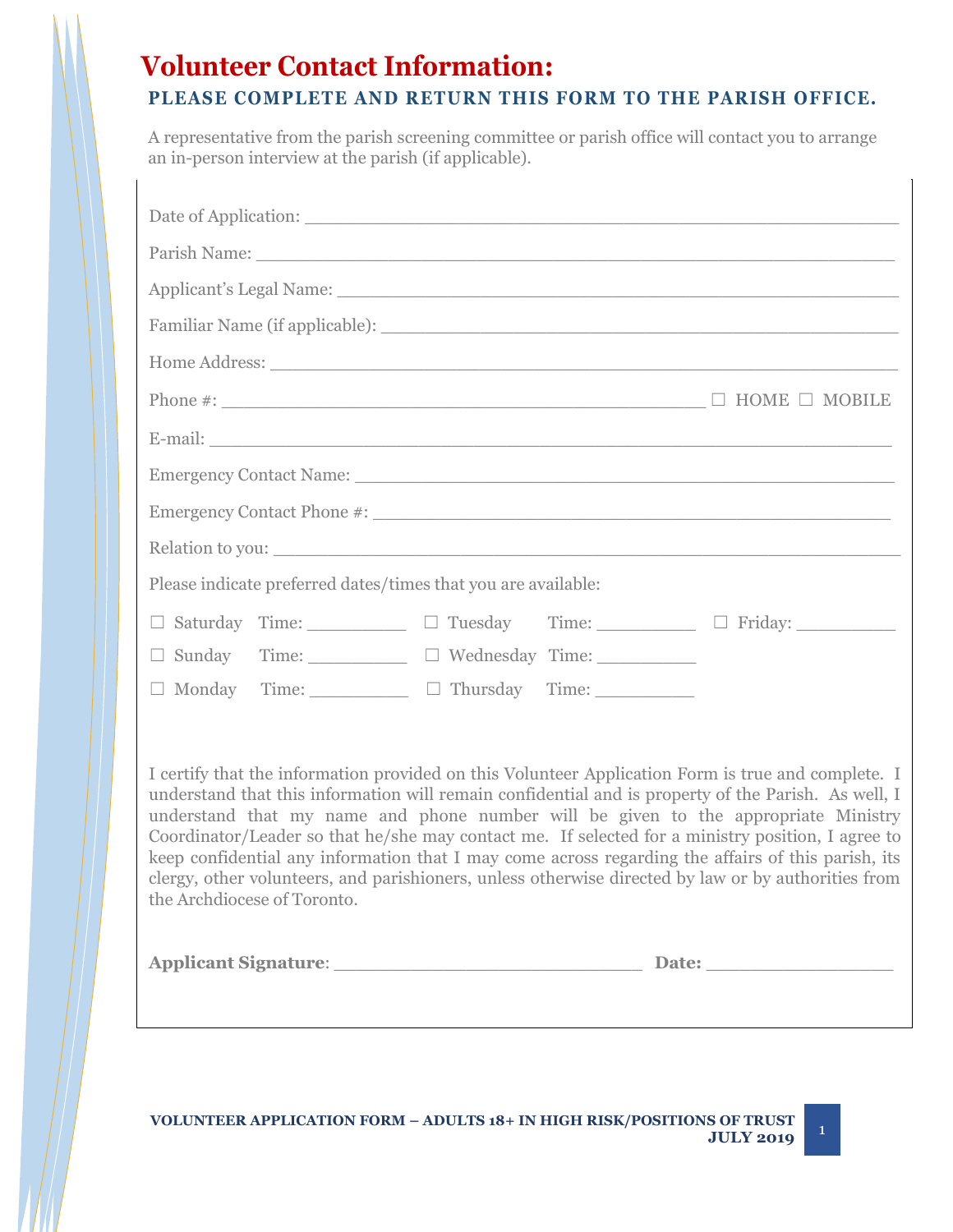# **Parish-based Volunteer Ministry Positions:**

Under guiding legislation in Ontario concerning Best Practices for public safety and risk management, any person in a position of trust requires high-risk screening prior to volunteer participation.

### **Positions of Trust include:**

- Those involving contact with vulnerable persons: children, youth, elderly persons or persons with disabilities
- Those where added responsibilities involve access to keys/security codes to the parish facilities, access to funds (handling money) or access to confidential information.

### **Prior to participation in ministry positions listed below**, applicants are required to:

- Attend an in-person interview
- Provide 3 references in good standing
- Provide a CURRENT and CLEAR Police Information Check

#### **Notes:**

Police Information Checks from other organizations cannot be accepted, however if you have completed a check through the Archdiocese of Toronto within the last 3 months, please advise your Parish Volunteer Screening Committee and they will confirm with the Volunteer Screening Department.

An Annual Offence Declaration is required each year after the initial police information check and a new police information check is required every five years. Police Information Checks are provided at no cost through our provider.

# V CHECK ALL POSITIONS THAT YOU ARE INTERESTED IN BELOW.

## **HIGH RISK MINISTRIES (A – N)**

- ☐ Altar Server\*
- ☐ Altar Server Coordinator
- ☐ Baptismal Preparation Coordinator\*
- □ Baptismal Preparation Team
- Member\*
- ☐ Bereavement Team Coordinator
- ☐ Bereavement Team Member
- ☐ Bible Study Coordinator\*
- $\Box$  Building and Maintenance Committee Member\*
- ☐ Catechesis of the Good Shepherd Catechist
- ☐ Catechesis of the Good Shepherd Coordinator
- □ Choir Director\*
- □ Choir Member\*
- ☐ Collection Counter
- ☐ Collection Counter Coordinator
- ☐ Core Team Member\*
- ☐ Custodian-Maintenance Person
- $\Box$  Extraordinary Minister of Holy
- Communion Coordinator
- $\Box$  Extraordinary Minister of Holy Communion of the Sick to Homes-
- Institutions
- ☐ Key Holder
- ☐ Lay Pastoral Visitor
- ☐ Lay Pastoral Visitor's Coordinator

**VOLUNTEER APPLICATION FORM – ADULTS 18+ IN HIGH RISK/POSITIONS OF TRUST**  $JULY$  **2019**  $^2$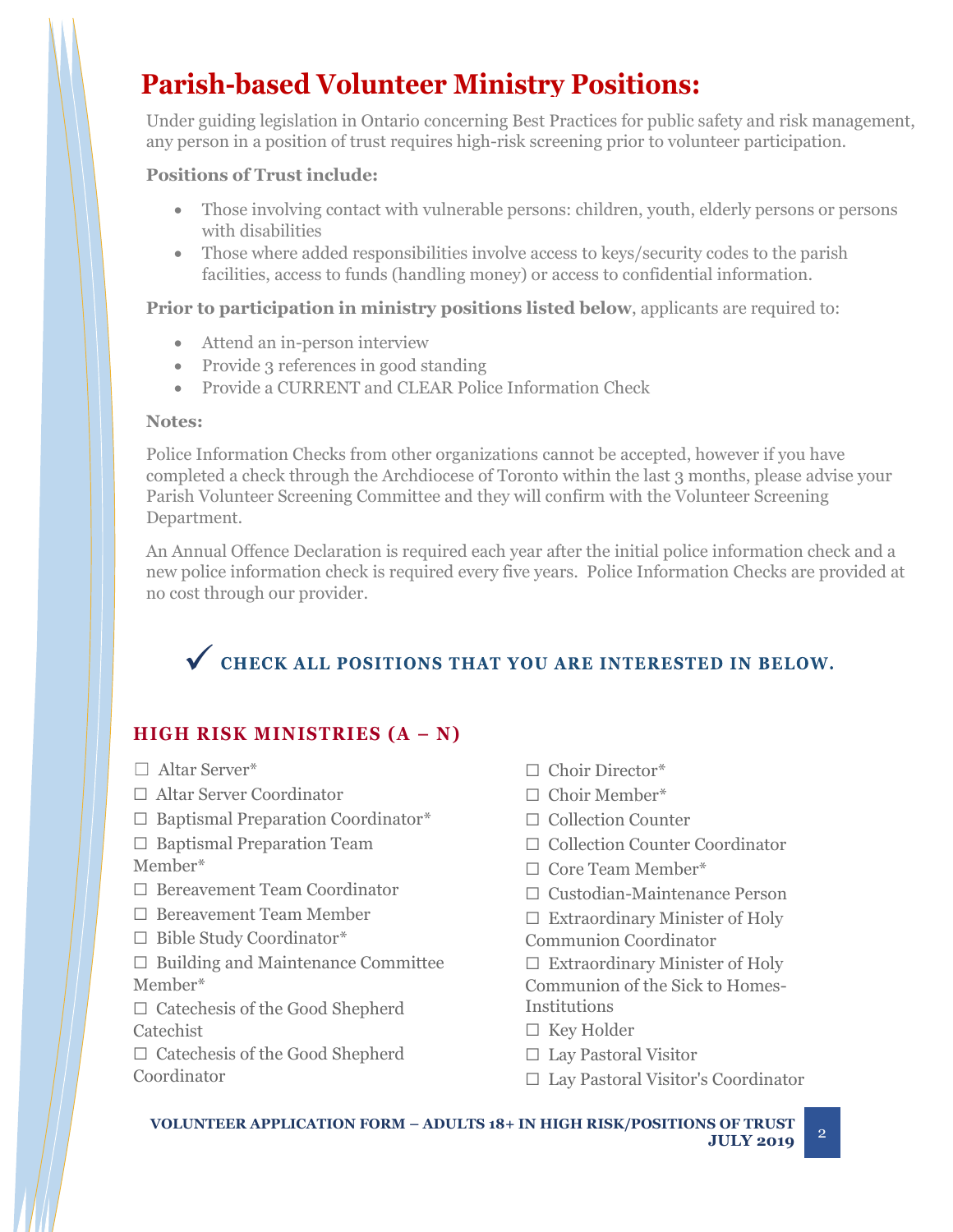☐ Liturgical Environment Planner\*

☐ Liturgical Hospitality - Greeters and Ushers\*

☐ Liturgical Hospitality Coordinator\*  $\Box$  Liturgy of the Word with Children

Coordinator

 $\Box$  Liturgy of the Word with Children

### **HIGH RISK MINISTRIES (O – Z)**

□ Outreach Program Cook\*

- ☐ Outreach Program Coordinator
- ☐ Outreach Program Friendly Visitor
- ☐ Outreach Program Meal Delivery
- ☐ Outreach Program Server\*
- $\Box$  Parish Events Activities Coordinator/Leader
- $\Box$  Parish Events Activities Helper
- ☐ Parish Finance Council Member
- ☐ Parish Finance Council Vice-Chairperson

 $\Box$  Parish Fundraising Committee Coordinator

 $\Box$  Parish Fundraising Committee Member

☐ Parish Office Assistant Volunteer

- ☐ Prayer Group Coordinator
- ☐ Prayer Group Member
- □ Parish Social Ministries\*
- ☐ Parish Volunteer Screening
- Committee Member
- ☐ Parish Volunteer Screening Coordinator
- ☐ RCIC Catechumenal Catechist
- ☐ RCIC Coordinator\*
- Helper-Volunteer
- $\Box$  Liturgy of the Word with Children Leader
- ☐ Mothers Group Children's
- Care/Babysitting Services
- $\Box$  New Beginnings Peer Group Facilitator

☐ Refugee Sponsorship Committee Member

- ☐ Religious Articles Purchaser
- ☐ Religious Articles Vendor
- ☐ Religious Education Assistant
- $\Box$  Religious Education Catechist
- ☐ Religious Education Coordinator
- ☐ Sacramental Preparation Coordinator
- ☐ Sacramental Preparation Team Member
- ☐ ShareLife Campaign Chairperson
- ☐ ShareLife Campaign Committee Member
- ☐ Social Committee Coordinator
- ☐ Social Committee Member
- ☐ Sport's League Coach
- ☐ Totus Tuus Camp Volunteer
- ☐ Totus Tuus Host Family
- ☐ Totus Tuus Parish Program Coordinator
- ☐ Volunteer Driver
- ☐ Youth Minister
- ☐ Youth Minister's Assistant
- ☐ Youth Ministers' Director

\_\_\_\_\_\_\_\_\_\_\_\_\_\_\_\_\_\_\_\_\_\_\_\_\_\_\_\_

\_\_\_\_\_\_\_\_\_\_\_\_\_\_\_\_\_\_\_\_\_\_\_

□ Other

*\*These positions may be general risk if; minors under 18 or other vulnerable groups are NOT involved, there is direct supervision from the Pastor, or volunteers have supervised access to parish assets.*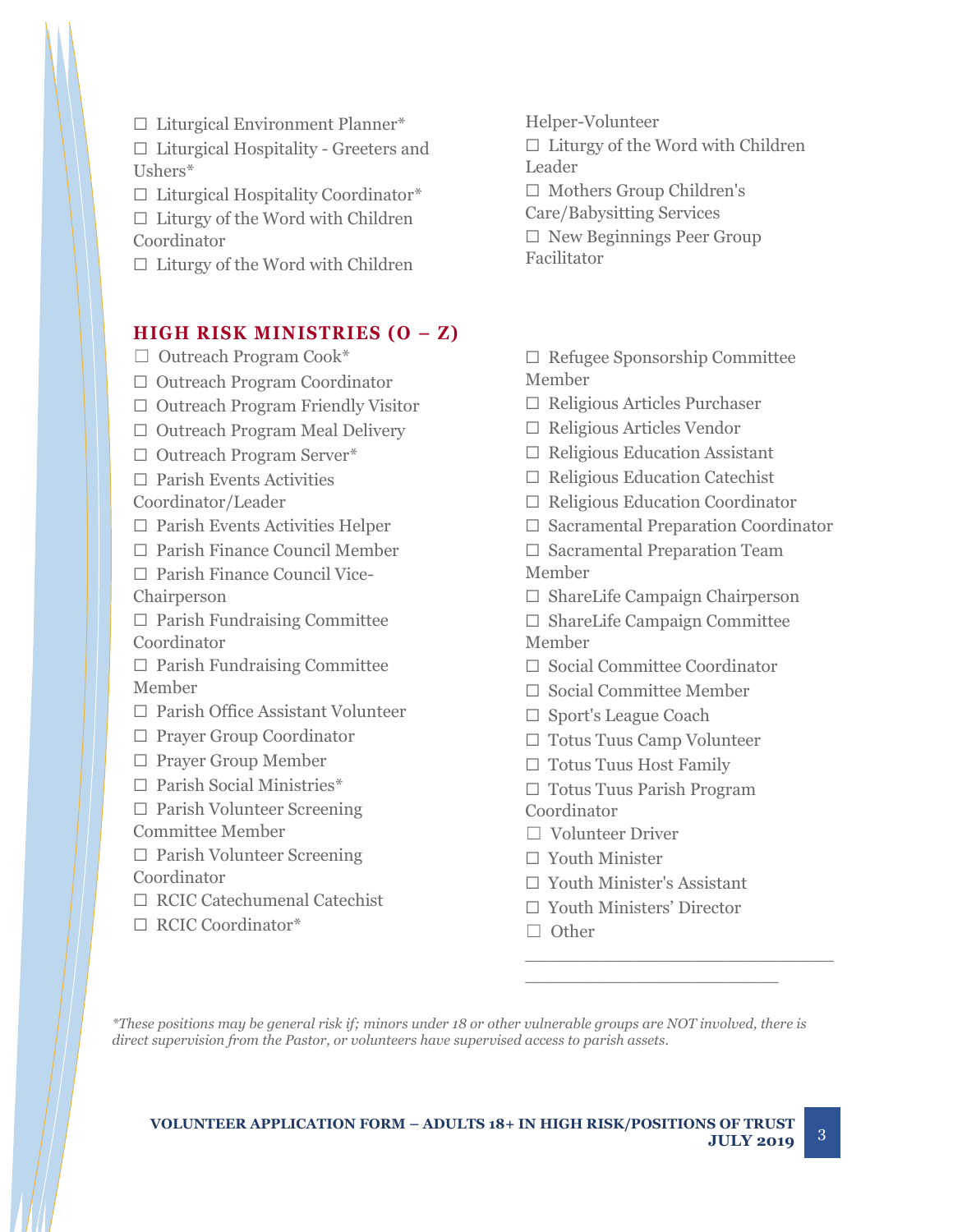#### **EXEMPTION POLICY FOR LONG-STANDING VOLUNTEERS** (For Parish Use Only)

| $\Box$ This individual has been exempted from completing Interview Procedures (Step 5),   |
|-------------------------------------------------------------------------------------------|
| Reference Check Procedures (Step 6) and the Pre-Screening Questionnaire for the following |
| reason(s) (Check all that apply):                                                         |

- $\Box$  Has known the Pastor for 5 or more years.
- $\Box$  Has been involved in ministries at this parish in a continuous manner for 5 or more years with no incidents to date.

| <b>Pastor's Name:</b> |  |
|-----------------------|--|
|                       |  |

| <b>Pastor's Signature:</b> | <b>Date:</b> |
|----------------------------|--------------|
|                            |              |

# **References: PLEASE PROVIDE 3 REFERENCES BELOW.**

A representative from the parish screening committee or parish office will contact your references via phone, email or letter before your police information check request is processed.

Members of Clergy, Parish Screening Committee, or Parish Office Representatives from this parish **may not** be listed as this is considered a conflict of interest. References may include friends, professionals, teachers, coaches, colleagues and up to one family member.

| Reference #1:                                                                                                                                                                                                                  |                                         |
|--------------------------------------------------------------------------------------------------------------------------------------------------------------------------------------------------------------------------------|-----------------------------------------|
|                                                                                                                                                                                                                                |                                         |
|                                                                                                                                                                                                                                |                                         |
|                                                                                                                                                                                                                                | $\Box$ HOME $\Box$ OFFICE $\Box$ MOBILE |
|                                                                                                                                                                                                                                |                                         |
| Relation to you:                                                                                                                                                                                                               |                                         |
| Reference #2:                                                                                                                                                                                                                  |                                         |
|                                                                                                                                                                                                                                |                                         |
|                                                                                                                                                                                                                                |                                         |
|                                                                                                                                                                                                                                |                                         |
|                                                                                                                                                                                                                                |                                         |
| Relation to you:                                                                                                                                                                                                               |                                         |
| Reference #3:                                                                                                                                                                                                                  |                                         |
|                                                                                                                                                                                                                                |                                         |
|                                                                                                                                                                                                                                |                                         |
|                                                                                                                                                                                                                                | HOME $\Box$ OFFICE $\Box$ MOBILE        |
| E-mail: No. 1998. The Commission of the Commission of the Commission of the Commission of the Commission of the Commission of the Commission of the Commission of the Commission of the Commission of the Commission of the Co |                                         |
| Relation to you:                                                                                                                                                                                                               |                                         |